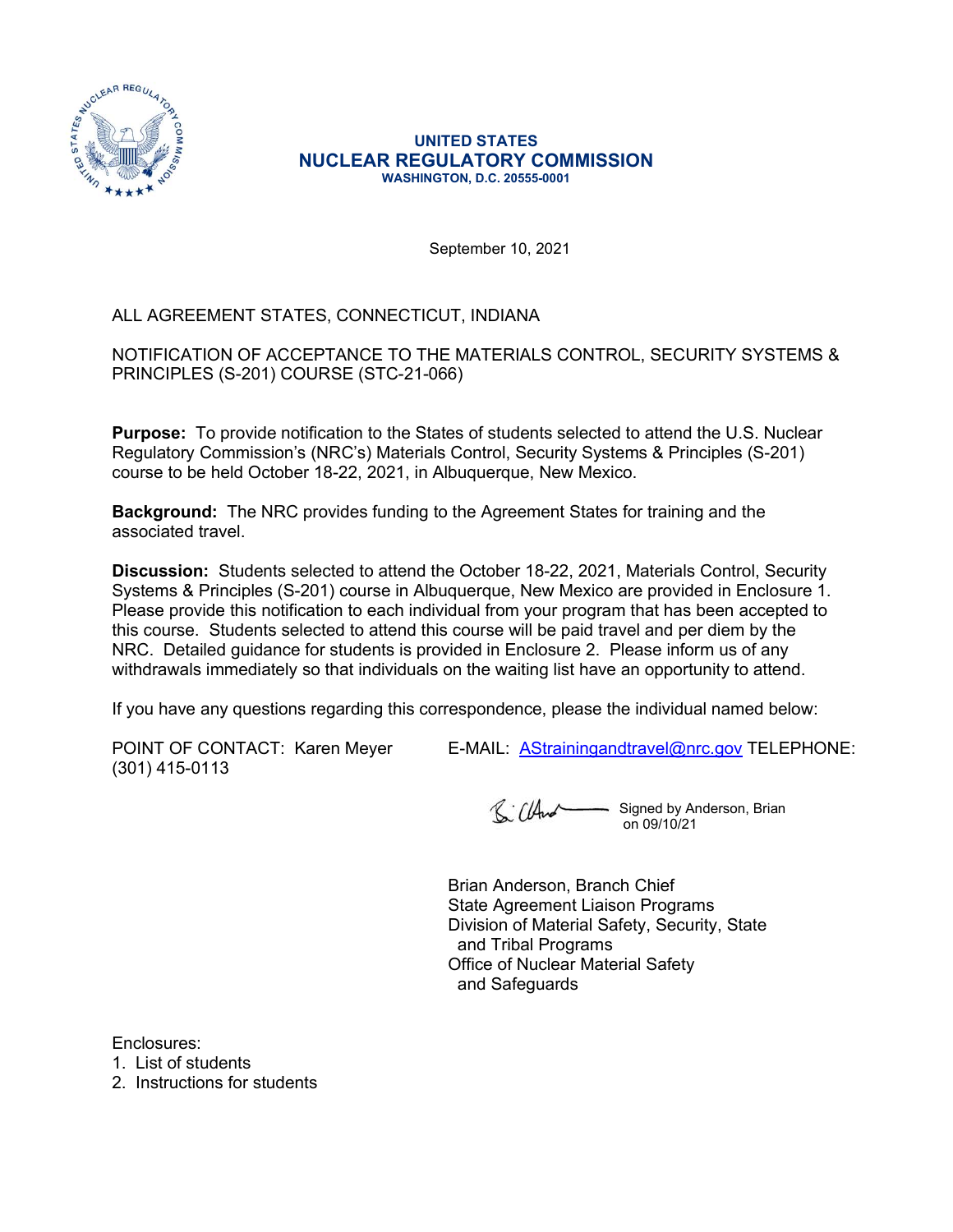## MATERIALS CONTROL, SECURITY SYSTEMS & PRINCIPLES (S-201) October 18-22, 2021

|                     | <b>ONTROL, SECURITY SYSTEMS &amp; PRINCIPLES (S-201)</b> |
|---------------------|----------------------------------------------------------|
|                     | October 18-22, 2021<br>Albuquerque, New Mexico           |
|                     |                                                          |
| <b>STATE</b>        | <b>PARTICIPANTS</b>                                      |
| <b>ALABAMA</b>      | <b>Sean Williams</b>                                     |
|                     |                                                          |
| <b>FLORIDA</b>      | Giovanna Manning                                         |
| <b>ILLINOIS</b>     | <b>Brent Russell</b>                                     |
| <b>MARYLAND</b>     | David Fabricante                                         |
| <b>TEXAS (DSHS)</b> | <b>Eric McManus</b>                                      |